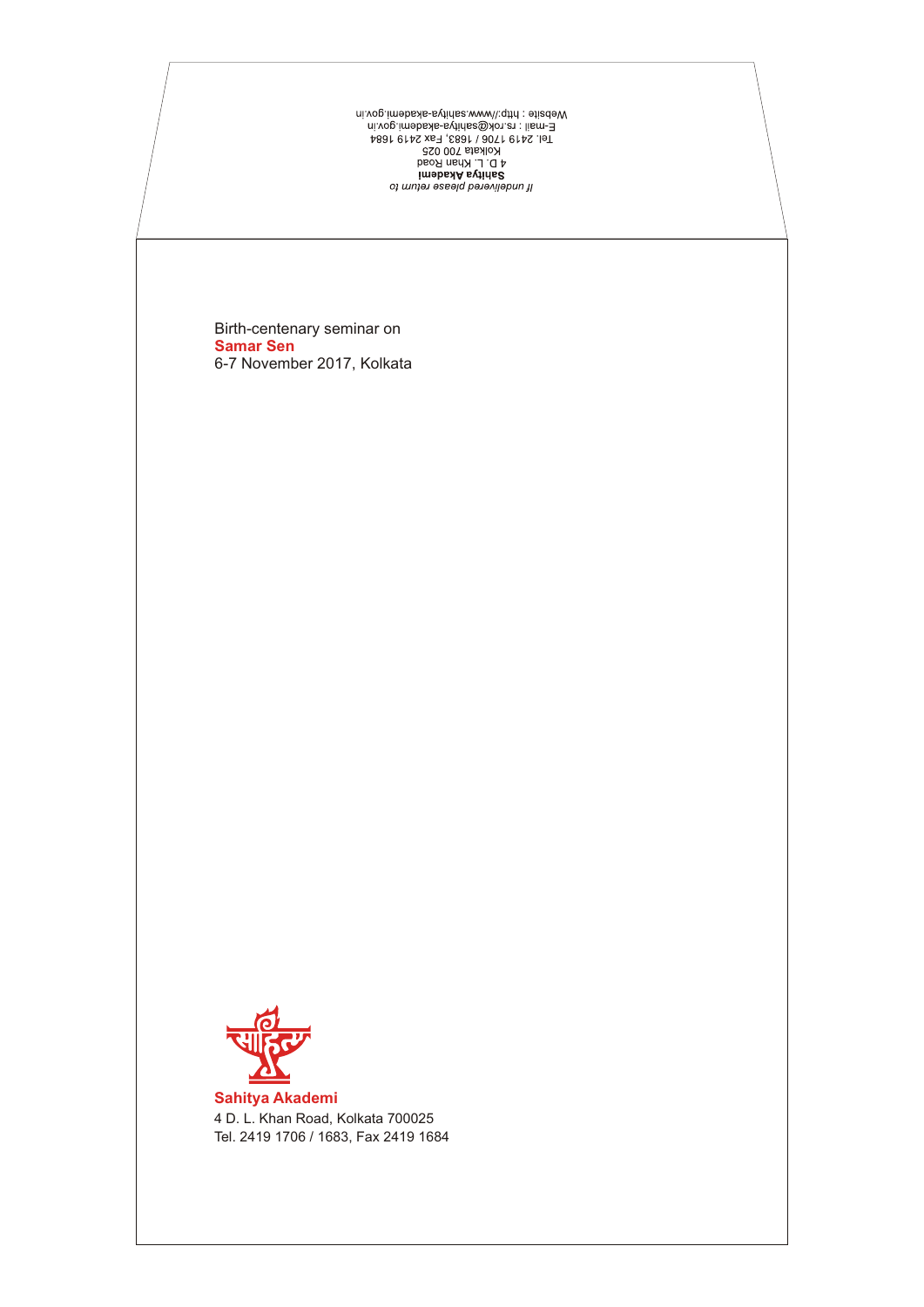



# **Sahitya Akademi**

cordially invites you to a birth-centenary seminar on

# **Samar Sen**

on 6-7 November 2017

at Sahitya Akademi Auditorium 4 D. L. Khan Road, Kolkata 700 025

#### P R O G R A M M E

#### **Monday 6 November 2017**

### **Inaugural Session: 10.30 am**

| <b>Welcome Address</b> | Goutam Paul<br>Officer-in-Charge, Sahitya Akademi, Kolkata                 |
|------------------------|----------------------------------------------------------------------------|
| Introduction           | Ramkumar Mukhopadhyay<br>Convener, Bengali Advisory Board, Sahitya Akademi |
| Inauguration           | Sankha Ghosh<br><b>Eminent writer and Fellow, Sahitya Akademi</b>          |
| <b>Chief Guest</b>     | Sumanta Banerjee<br><b>Eminent Scholar</b>                                 |
| <b>Keynote Address</b> | <b>Swapan Chakravorty</b><br><b>Eminent Scholar</b>                        |
| Chair                  | Amiya Dev<br><b>Eminent Scholar</b>                                        |

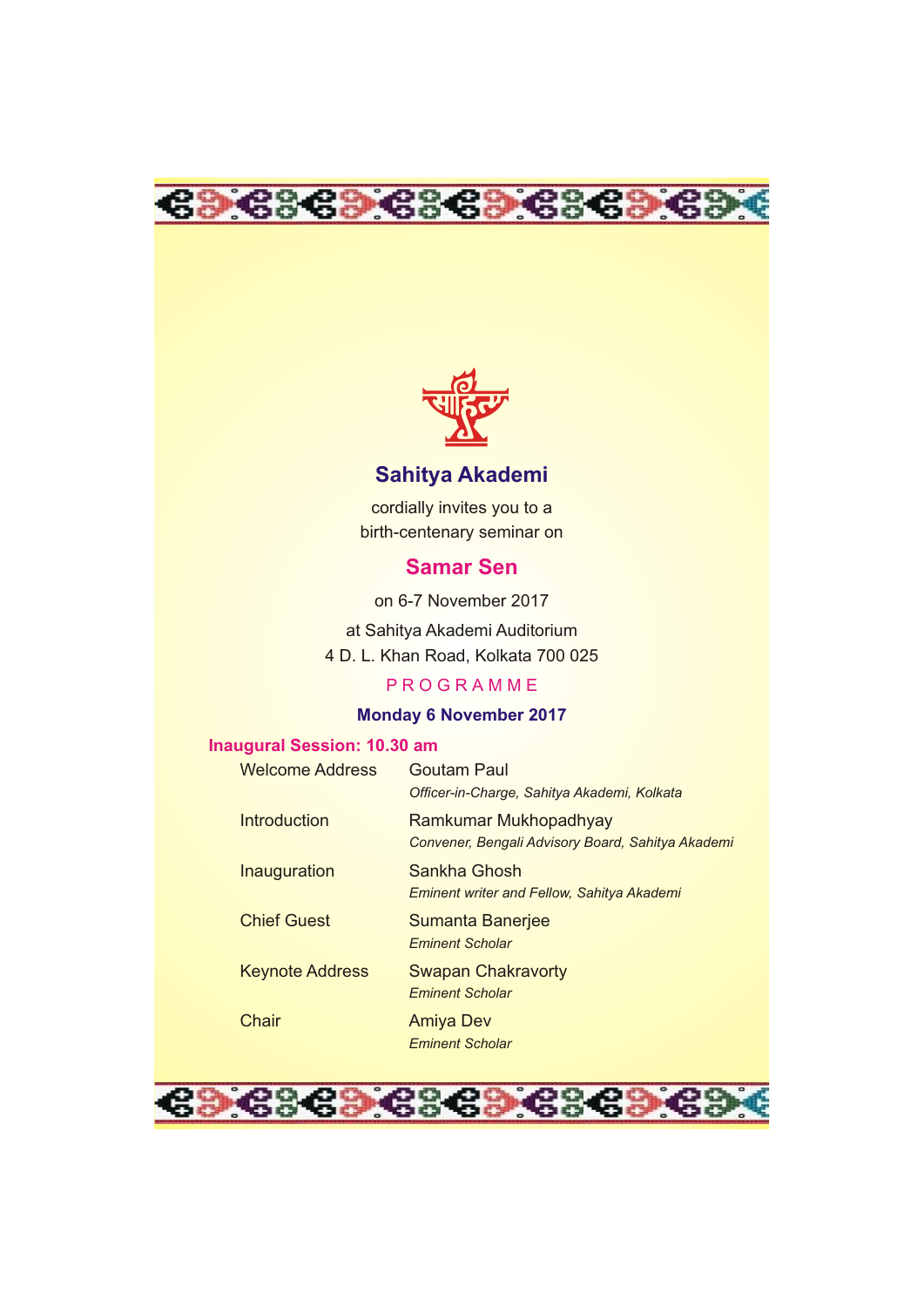

#### **First session: 12.00 noon**

| <b>Papers</b> |                            | Debabrata Panda                                    |
|---------------|----------------------------|----------------------------------------------------|
|               |                            | Joya Mitra                                         |
| Chair         |                            | Sourin Bhattacharya                                |
|               |                            | Lunch                                              |
|               | Second session: 2.00 pm    |                                                    |
| <b>Papers</b> |                            | Himabanta Bandyopadhyay                            |
|               |                            | Sutapa Sengupta                                    |
| Chair         |                            | Sabyasachi Deb                                     |
|               |                            | <b>Tuesday 7 November 2017</b>                     |
|               | Third session: 10.30 am    |                                                    |
| <b>Papers</b> |                            | <b>Asish Kumar Lahiri</b>                          |
|               |                            | <b>Tarun Ganguly</b>                               |
| Chair         |                            | <b>Timir Basu</b>                                  |
|               | Fourth session: 12.00 noon |                                                    |
| <b>Papers</b> |                            | Kaushik Guha                                       |
|               |                            | Arun Som                                           |
| Chair         |                            | <b>Pulak Chanda</b>                                |
|               |                            | Lunch                                              |
|               | Fifth session: 2.00 pm     |                                                    |
| <b>Papers</b> |                            | <b>Anil Acharya</b>                                |
|               |                            | <b>Ratan Khasnabis</b>                             |
| Chair         |                            | <b>Dipendu Chakraborty</b>                         |
|               |                            | Sahitya Akademi Book Exhibition-cum-Sale           |
|               |                            | 6-7 November 2017 from 10.00 am to 5.00 pm         |
|               |                            | Ph. (033) 2419 1683; E-mail: saekolkata2@gmail.com |
|               |                            | Website: www.sahitya-akademi.gov.in                |

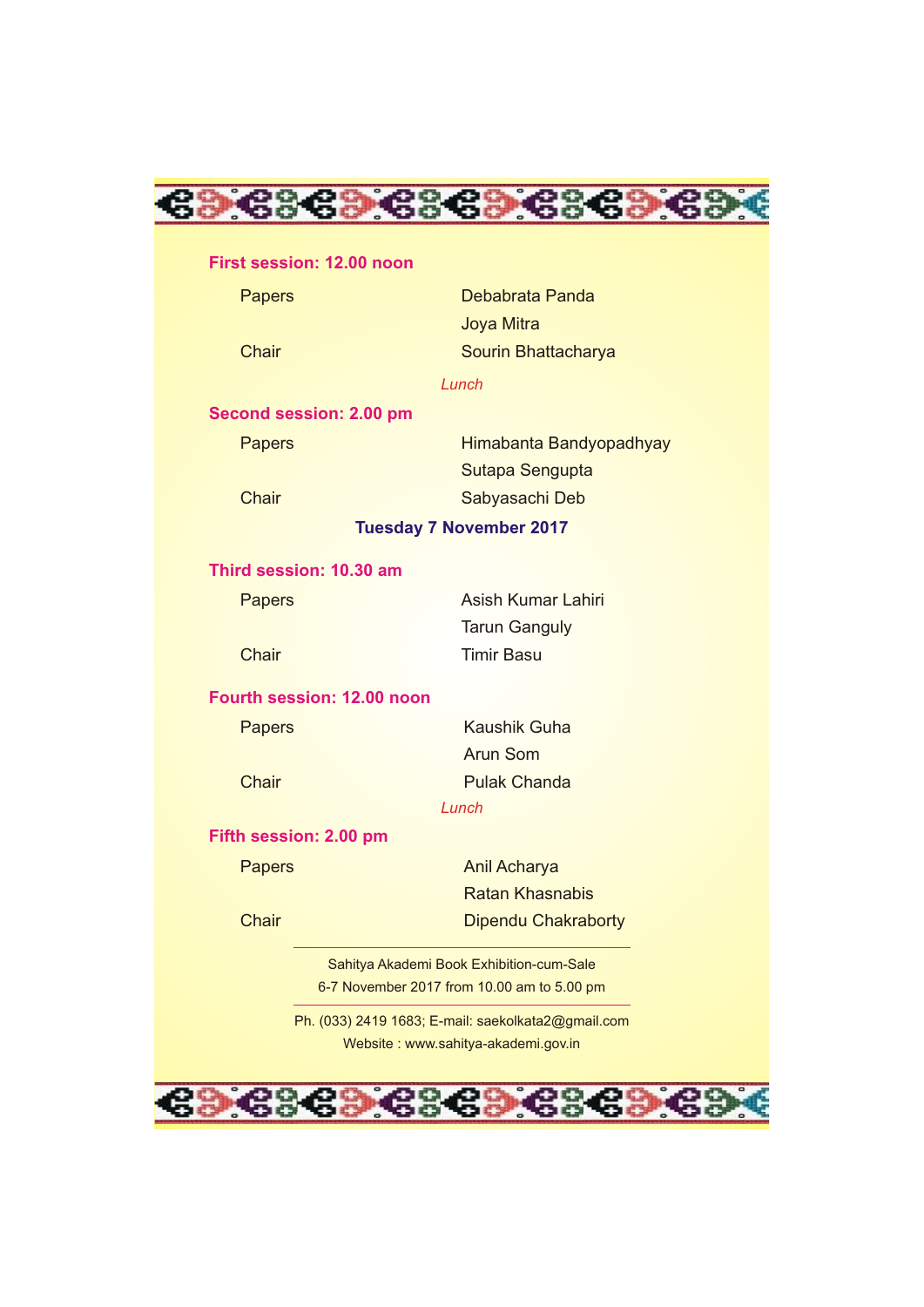



# সমর সেন

জন্মশতবাৰ্ষিকী আলোচনাচক্ৰ

৬-৭ নভেম্বর ২০১৭

সাহিত্য অকাদেমি সভাঘরে  $(8 \pi 32)$  দেবেন্দ্রলাল খান রোড, কলকাতা ৭০০ ০২৫) <mark>আপনাকে সাদর আমন্ত্রণ জানাই</mark>

# অনুষ্ঠানসূচি

### সোমবার ৬ নভেম্বর ২০১৭

## উদবোধনী অধিবেশন : সকাল ১০.৩০

| পরিচয় জ্ঞাপন<br>রামকুমার মুখোপাধ্যায়<br>আহ্বায়ক, বাংলা উপদেশক পর্যদ, সাহিত্য অকাদেমি<br>উদ্বোধন<br>শঙ্খ ঘোষ<br>বিশিষ্ট লেখক এবং ফেলো, সাহিত্য অকাদেমি<br>প্ৰধান অতিথি<br>সুমন্ত ব্যানাৰ্জি<br>বিশিষ্ট বিদ্বজ্জন<br>স্বপন চক্ৰবৰ্তী<br>মূল ভাষণ<br>বিশিষ্ট বিদ্বজ্জন<br>অমিয় দেব<br>সভামুখ্য<br>বিশিষ্ট বিদ্বজ্জন | স্বাগত ভাষণ | গৌতম পাল<br>ভারপ্রাপ্ত আধিকারিক, সাহিত্য অকাদেমি, কলকাতা |
|----------------------------------------------------------------------------------------------------------------------------------------------------------------------------------------------------------------------------------------------------------------------------------------------------------------------|-------------|----------------------------------------------------------|
|                                                                                                                                                                                                                                                                                                                      |             |                                                          |
|                                                                                                                                                                                                                                                                                                                      |             |                                                          |
|                                                                                                                                                                                                                                                                                                                      |             |                                                          |
|                                                                                                                                                                                                                                                                                                                      |             |                                                          |
|                                                                                                                                                                                                                                                                                                                      |             |                                                          |